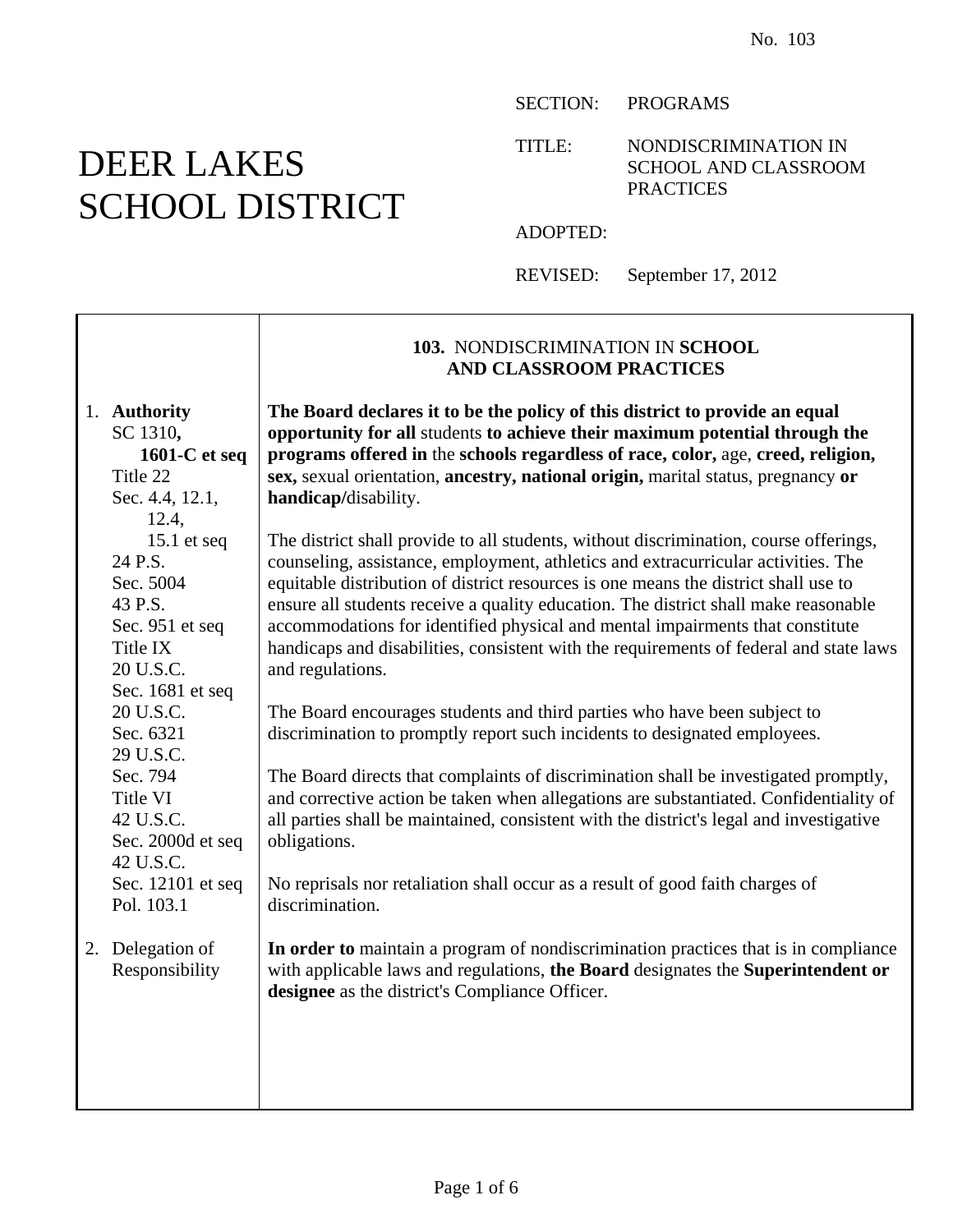| The Compliance Officer shall publish and disseminate this policy and complaint<br>procedure at least annually to students, parents/guardians, employees and the public.<br>Nondiscrimination statements shall include the position, office address and<br>telephone number of the Compliance Officer. |
|-------------------------------------------------------------------------------------------------------------------------------------------------------------------------------------------------------------------------------------------------------------------------------------------------------|
| The Compliance Officer is responsible to monitor the implementation of<br>nondiscrimination procedures in the following areas:                                                                                                                                                                        |
| 1. Curriculum and Materials - Review of current and proposed curriculum<br>guides, textbooks and supplemental materials for discriminatory bias.                                                                                                                                                      |
| 2. Training - Provision of training for students and staff to identify and alleviate<br>problems of discrimination.                                                                                                                                                                                   |
| 3. Student Access - Review of current and proposed programs, activities and<br>practices to ensure that all students have equal access and are not<br>segregated except when permissible by law or regulation.                                                                                        |
| 4. District Support - Assurance that like aspects of the school program receive<br>like support as to staffing and compensation, facilities, equipment, and<br>related areas.                                                                                                                         |
| 5. Student Evaluation - Review of tests, procedures, and guidance and counseling<br>materials for stereotyping and discrimination.                                                                                                                                                                    |
| The building principal or designee shall be responsible to complete the following<br>duties when receiving a complaint of discrimination:                                                                                                                                                             |
| 1. Inform the student or third party of the right to file a complaint and the complaint<br>procedure.                                                                                                                                                                                                 |
| 2. Inform the complainant that s/he may be accompanied by a parent/guardian<br>during all steps of the complaint procedure.                                                                                                                                                                           |
| 3. Notify the complainant and the accused of the progress at appropriate stages of<br>the procedure.                                                                                                                                                                                                  |
| 4. Refer the complainant to the Compliance Officer if the building principal is the<br>subject of the complaint.                                                                                                                                                                                      |
|                                                                                                                                                                                                                                                                                                       |
|                                                                                                                                                                                                                                                                                                       |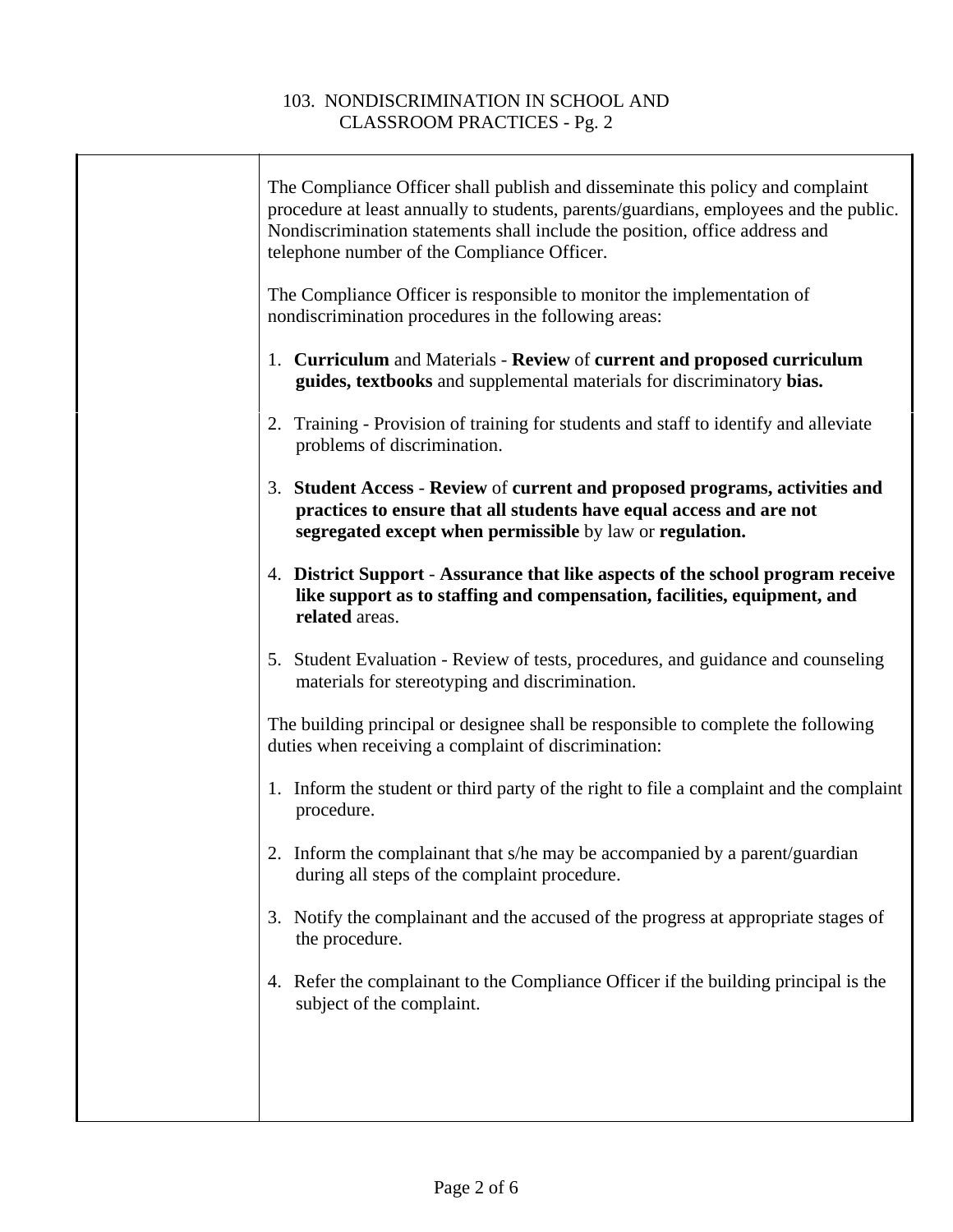| 3. Guidelines | Complaint Procedure - Student/Third Party                                                                                                                                                                                                                                                                                                                                                                                            |
|---------------|--------------------------------------------------------------------------------------------------------------------------------------------------------------------------------------------------------------------------------------------------------------------------------------------------------------------------------------------------------------------------------------------------------------------------------------|
|               | <b>Step 1 – Reporting</b>                                                                                                                                                                                                                                                                                                                                                                                                            |
|               | A student or third party who believes s/he has been subject to conduct that<br>constitutes a violation of this policy is encouraged to immediately report the incident<br>to the building principal.                                                                                                                                                                                                                                 |
|               | A school employee who suspects or is notified that a student has been subject to<br>conduct that constitutes a violation of this policy shall immediately report the<br>incident to the building principal.                                                                                                                                                                                                                          |
|               | If the building principal is the subject of a complaint, the student, third party or<br>employee shall report the incident directly to the Compliance Officer.                                                                                                                                                                                                                                                                       |
|               | The complainant or reporting employee is encouraged to use the report form<br>available from the building principal, but oral complaints shall be acceptable.                                                                                                                                                                                                                                                                        |
|               | <b>Step 2 – Investigation</b>                                                                                                                                                                                                                                                                                                                                                                                                        |
|               | Upon receiving a complaint of discrimination, the building principal shall<br>immediately notify the Compliance Officer. The Compliance Officer shall authorize<br>the building principal to investigate the complaint, unless the building principal is<br>the subject of the complaint or is unable to conduct the investigation.                                                                                                  |
|               | The investigation may consist of individual interviews with the complainant, the<br>accused, and others with knowledge relative to the incident. The investigator may<br>also evaluate any other information and materials relevant to the investigation.                                                                                                                                                                            |
|               | If the investigation results in a determination that the conduct being investigated<br>may involve a violation of criminal law, the building principal shall inform law<br>enforcement authorities about the incident.                                                                                                                                                                                                               |
|               | The obligation to conduct this investigation shall not be negated by the fact that a<br>criminal investigation of the incident is pending or has been concluded.                                                                                                                                                                                                                                                                     |
|               | <b>Step 3 - Investigative Report</b>                                                                                                                                                                                                                                                                                                                                                                                                 |
|               | The building principal shall prepare and submit a written report to the Compliance<br>Officer within fifteen (15) days, unless additional time to complete the investigation<br>is required. The report shall include a summary of the investigation, a determination<br>of whether the complaint has been substantiated as factual and whether it is a<br>violation of this policy, and a recommended disposition of the complaint. |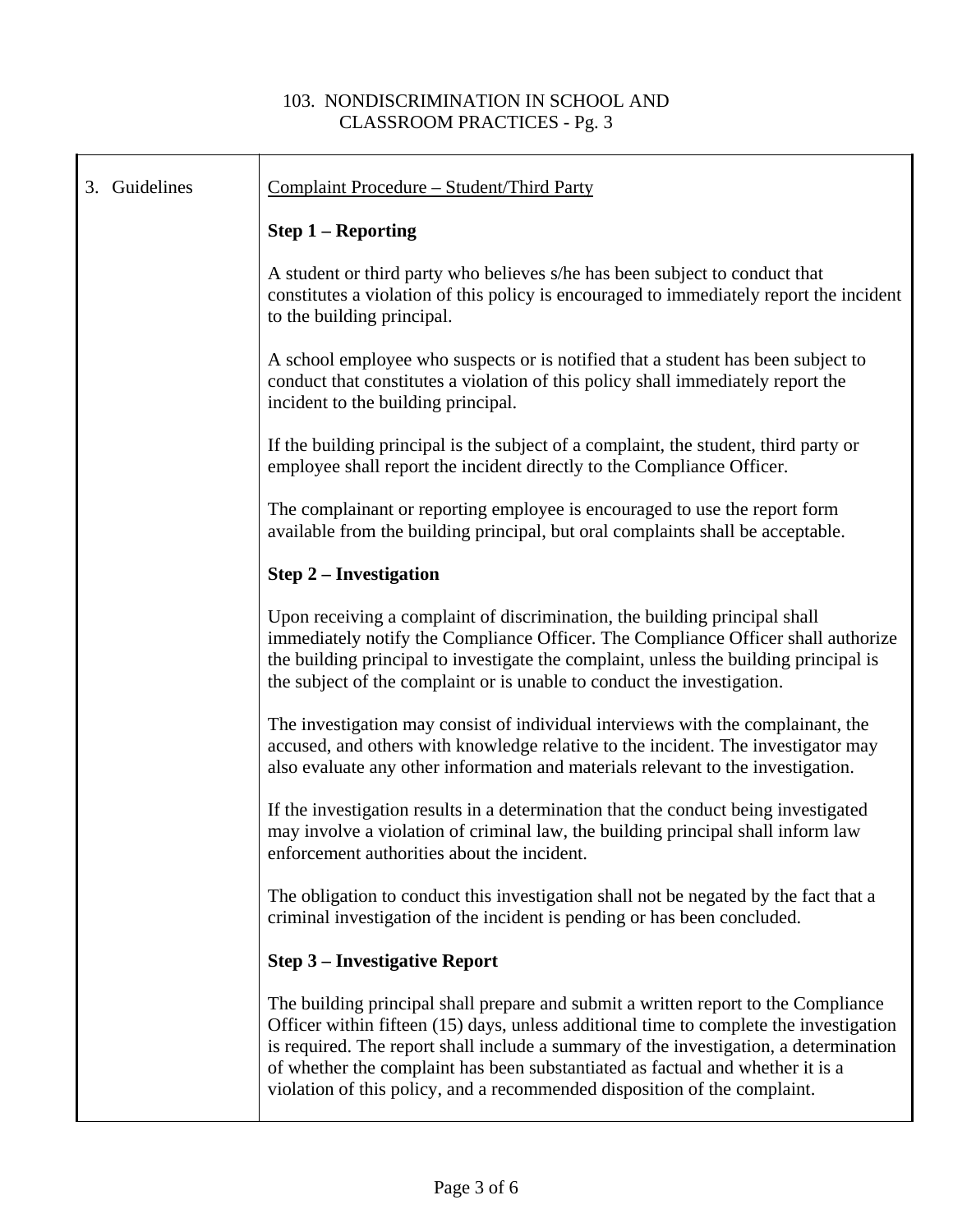|                        | The complainant and the accused shall be informed of the outcome of the<br>investigation, including the recommended disposition.                                                                                                                                                                                                                          |
|------------------------|-----------------------------------------------------------------------------------------------------------------------------------------------------------------------------------------------------------------------------------------------------------------------------------------------------------------------------------------------------------|
|                        | <b>Step 4 – District Action</b>                                                                                                                                                                                                                                                                                                                           |
|                        | If the investigation results in a finding that the complaint is factual and constitutes a<br>violation of this policy, the district shall take prompt, corrective action to ensure that<br>such conduct ceases and will not recur. District staff shall document the corrective<br>action taken and, where not prohibited by law, inform the complainant. |
|                        | Disciplinary actions shall be consistent with the Student Code of Conduct, Board<br>policies and administrative regulations, district procedures, applicable collective<br>bargaining agreements, and state and federal laws.                                                                                                                             |
|                        | <b>Appeal Procedure</b>                                                                                                                                                                                                                                                                                                                                   |
|                        | 1. If the complainant is not satisfied with a finding of no violation of the policy or<br>with the recommended corrective action, s/he may submit a written appeal to the<br>Compliance Officer within fifteen (15) days.                                                                                                                                 |
|                        | 2. The Compliance Officer shall review the investigation and the investigative<br>report and may also conduct a reasonable investigation.                                                                                                                                                                                                                 |
|                        | 3. The Compliance Officer shall prepare a written response to the appeal within<br>fifteen (15) days. Copies of the response shall be provided to the complainant,<br>the accused and the building principal who conducted the initial investigation.                                                                                                     |
|                        | <b>Equivalence Between Schools</b>                                                                                                                                                                                                                                                                                                                        |
| 20 U.S.C.<br>Sec. 6321 | The Board directs that services in Title I schools and programs, when taken as a<br>whole, shall be substantially comparable to services in schools and programs that do<br>not receive Title I funds.                                                                                                                                                    |
|                        | Curriculum materials, instructional supplies and percentages of highly qualified<br>personnel shall be equivalent between all district schools when compared on a<br>grade-span by grade-span basis or a school-by-school basis. Records documenting<br>such compliance shall be updated biannually.                                                      |
|                        | The Board understands that equivalence between programs and schools shall not be<br>measured by:                                                                                                                                                                                                                                                          |
|                        | 1. Changes in enrollment after the start of the school year.                                                                                                                                                                                                                                                                                              |
|                        |                                                                                                                                                                                                                                                                                                                                                           |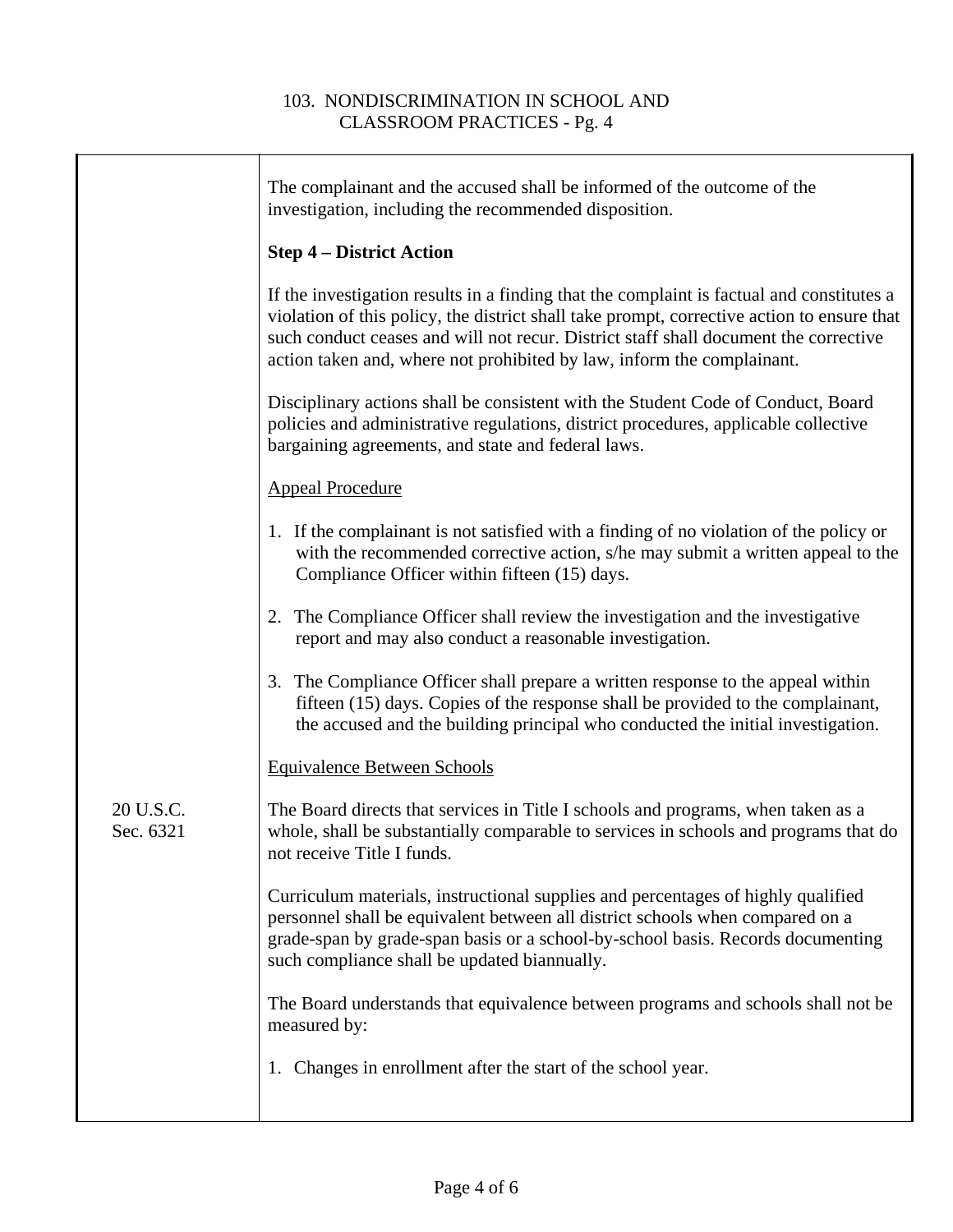|          | 2. Varying costs associated with providing services to students with disabilities.                                                                         |
|----------|------------------------------------------------------------------------------------------------------------------------------------------------------------|
|          | 3. Unexpected changes in personnel assignments occurring after the beginning of<br>the school year.                                                        |
|          | 4. Expenditures on language instruction education programs.                                                                                                |
|          | 5. Other expenditures from supplemental state or local funds consistent with the<br>intent of Title I.                                                     |
| Pol. 906 | Complaints by individuals and organizations regarding implementation of<br>equivalence between schools shall be processed in accordance with Board policy. |
|          |                                                                                                                                                            |
|          | References:                                                                                                                                                |
|          |                                                                                                                                                            |
|          | School Code – 24 P.S. Sec. 1310, 1601-C et seq.                                                                                                            |
|          | State Board of Education Regulations – 22 PA Code Sec. 4.4, 12.1, 12.4,<br>15.1 et seq.                                                                    |
|          | Unfair Educational Practices - 24 P.S. Sec. 5004                                                                                                           |
|          | Pennsylvania Human Relations Act – 43 P.S. Sec. 951 et seq.                                                                                                |
|          | No Child Left Behind Act - 20 U.S.C. Sec. 6321                                                                                                             |
|          | Section 504 of the Rehabilitation Act – 29 U.S.C. Sec. 794                                                                                                 |
|          | Americans With Disabilities Act – 42 U.S.C. Sec. 12101 et seq.                                                                                             |
|          | Federal Anti-Discrimination and Civil Rights Laws -                                                                                                        |
|          | 20 U.S.C. Sec. 1681 et seq. (Title IX)                                                                                                                     |
|          | 42 U.S.C. Sec. 2000d et seq. (Title VI)                                                                                                                    |
|          |                                                                                                                                                            |
|          |                                                                                                                                                            |
|          |                                                                                                                                                            |